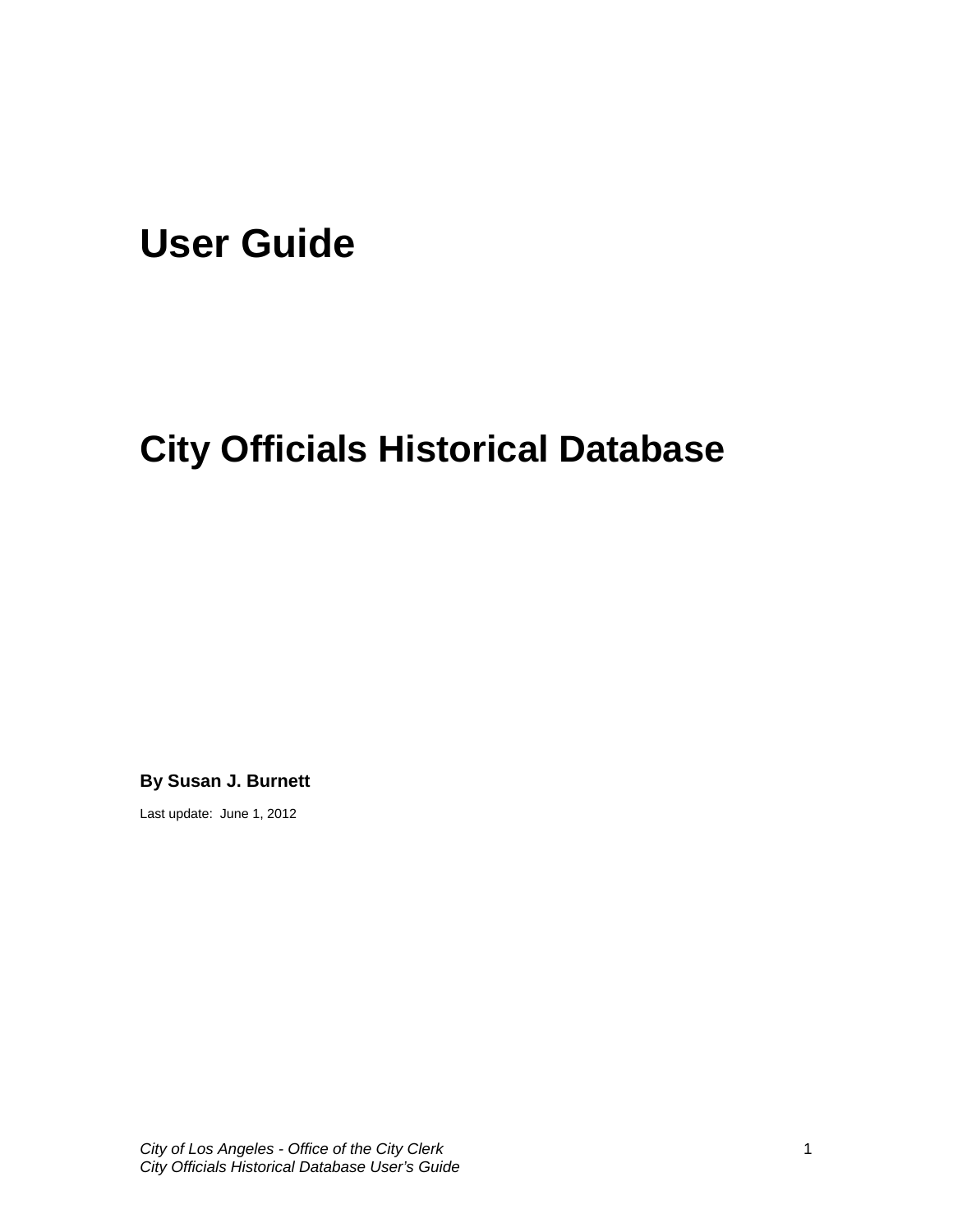## **PREFACE TO THE USER GUIDE**

The individuals found in this database are the founders of the City of Los Angeles government. They were and are the "Movers and Shakers" of the second largest City in the United States of America.

#### **Background History of the Evolution of Los Angeles City Government Officials:**

Before the User Guide is presented, it is necessary that researchers become aware of some issues relating to the subject matter of the database. From 1850-1875, the City of Los Angeles received all its direction from the California State Assembly; from 1876-1888 – the City received its first Charter from the State of California; from 1889-1924, the City had its first Home Rule Charter. This Charter had been amended a number of times; from 1925-1999, the Charter, also amended many times, took the City of Los Angeles into the modern era; and since 2000, the City of Los Angeles abides by the current Charter.

Council, first, has had two different titles: Common Council from 1850-1878; and City Council from 1878 to the present. Second, political term limits have varied over the years for the City of Los Angeles government: Included have been: One (1) year terms were from 1850-1889, there were elections each year; Two (2) year terms were from 1890-1904, there were elections every two years; Three (3) year terms (only one time) from 1906-1909; From 1909-1923, there were elections every two (2) years for 2 year terms (City Council began having Districts); and Starting in 1925 to the present, elections every two years for four year terms for Mayor and Council seats. On the year when there was no Mayoral election, no Mayor is listed for that year. This the same for Council seats also not up for election. Elections for Council were based on district even or odd numbers. Today there are fifteen in all. Same holds true for those appointed officials not appointed or reappointed during that election year.

Over the years the City of Los Angeles Council has varied in numbers and components within each jurisdiction as well as the two titles listed above. From 1850-1869 council men were known as members; from 1870-1877- there were 10 members in 3 Wards; from 1878-1888, there were 15 members in 5 Wards; from 1889-1909, there were 9 members in 9 Wards; from 1909-1924, the Council was only listed as 9 Members; and in 1925 to the present there have been 15 members in 15 Districts.

#### **Notice to Researchers:**

This database program is **NOT** a narrative history. It is **ONLY A COMPILATION** of individuals, both men and women, who held certain offices at certain time periods from one City government election to the next, beginning in 1850 through to the present time. **Please review** the Organization Charts link found on this database which shows the growth and development of City government over the years. For further information regarding individuals, offices, time periods, etc., please see the Reference link. Thank you.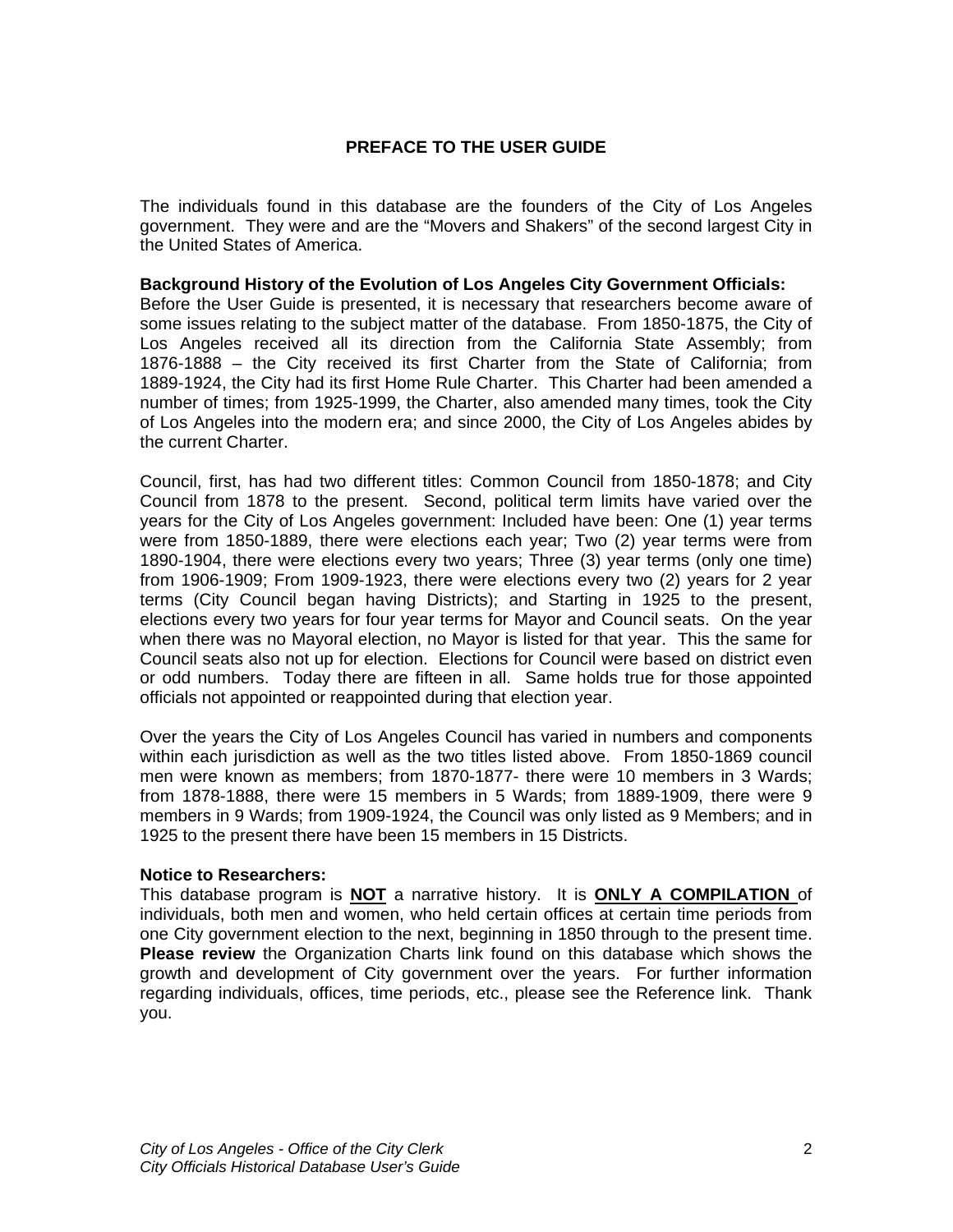### **USER GUIDE**

Welcome to the City of Los Angeles City Officials Historical Database.

This new database has been tested on Internet Explorer, Chrome and Firefox, on MAC and PC, and a variety of computers of different ages and configurations. If you have any suggestions or have any problems, please feel free to click on the FEEDBACK/ COMMENT link at the bottom of every page and send us the information.

Every single item on the website is a "link" which brings up everything attached to that item. When you click on a name, every committee or position held by the person appears on the screen.

It has been suggested that if you have any problem navigating back and forth through the database, you may need to clear your cache, browsing history and cookies before opening the database again.

#### ELECTION DATE

This website is driven by the Election Date section on the left side of the screen. The date will always default to the most current election entry. The dates range from the very first election in 1850 to the most recent election. With every election thereafter, the results will be entered to keep the database up-to-date.

At the top of all the web pages you will see SEARCH ORGANIZATION and SEARCH OFFICE HOLDER. These are the two main ways to search the database.

#### **SEARCH ORGANIZATION**

SEARCH ORGANIZATION is just what it says. For the purpose of this database, the word ORGANIZATION is a catch-all. Through the years, the names of different committees and departments have changed due to instructions from the City Charter, at the request of the City Council or the Mayor. ORGANIZATION encompasses the following:

| Committees  |
|-------------|
| Agencies    |
| Councils    |
| Departments |

Boards Directors Commissions Authorities Bureaus **Panels** 

In the beginning, the organizations were called Committees. For a number of years after that, they were called Boards. In your research, you will need to keep in mind that an organizational name may change or that organization's work will merge with another organization. If your research is following a special organization and it disappears from the lists after a particular date, the first place to check would be the organizational charts.

*\*\*There is a link to the organization charts in the left margin below the election date window.*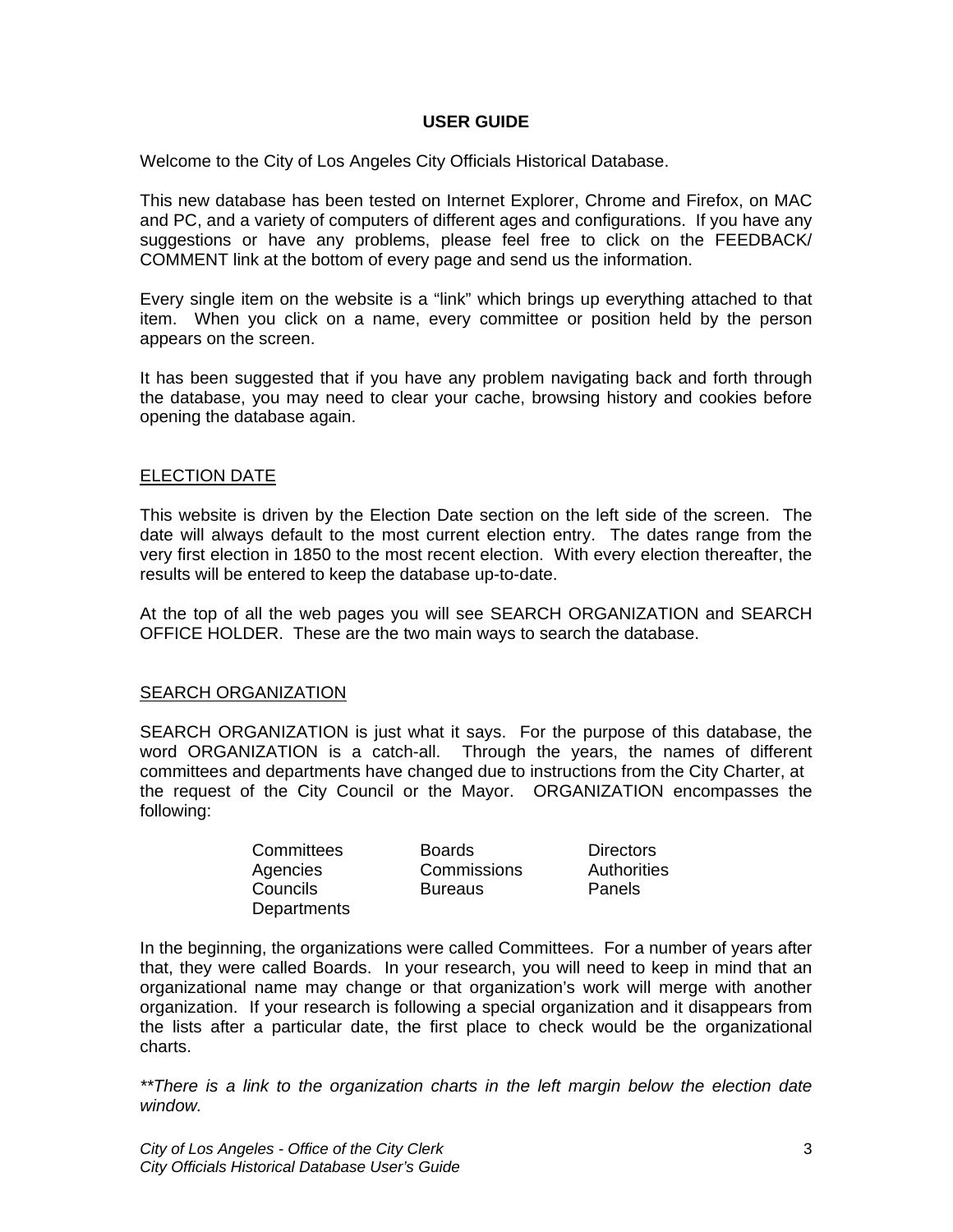When you click on SEARCH ORGANIZATION, you will see a list of all the organizations in service at that time of the election date you have selected in the Election Date window on the left. If you know the exact name of the organization you can use the alphabet at the top of the window to take you straight there.

To the right of the alphabet, you'll see "SHOW ALL YEARS". If you click on this link you will see every single organization that has been entered into this database from 1850 to present.

On the far right margin directly below SEARCH OFFICE HOLDER, you will see a small window with a drop-down menu.

When you select **Elected / Appointed,** the program will show you only those people elected or appointed at the election date you selected.

When you select **All Active Officials,** the program will provide you a list of all people currently serving each organization as of that election date.

For example: On the June 3, 1997 Election Date, Council members were elected for Districts 1, 3, 5, 7, 9, 11, 13 & 15. Board of Education members were elected for Districts 2, 4, 5, 6 & 7. If you select **All Active Officials** in the drop-down menu and Expand All, you will now see all the Council members from all the 15 districts listed with their term information. The Board of Education will now show all currently serving members from all 7 Districts.

As long as **All Active Officials** appears in the drop down menu, you can move from each Election Date and see every person currently serving as of that Election Date.

#### SEARCH OFFICE HOLDER

SEARCH OFFICE HOLDER can be used to bring up any name of an elected official or appointee. This area defaults to the complete range of election dates – 1850 to the most recent election. You can put in your own range of dates. The Term End Date field must be higher than the Term Start Date.

You do not have to fill in every field. The only fields you can actually type in are Organization Name, First Name and/or Last Name. When you type in the first few letters in these fields, a list will appear for you to choose from. You can type in one field or all fields for your search.

When you type in an Organization Name, a list of all the Offices in that Organization appears in the Office Field below it. You have the option of selecting one of the offices and clicking on "Search". Your search will bring up the name of the person holding that office at that time.

The other choice you have on this page is search by Election Date, First Name or Last Name. This field will default to Election Date.